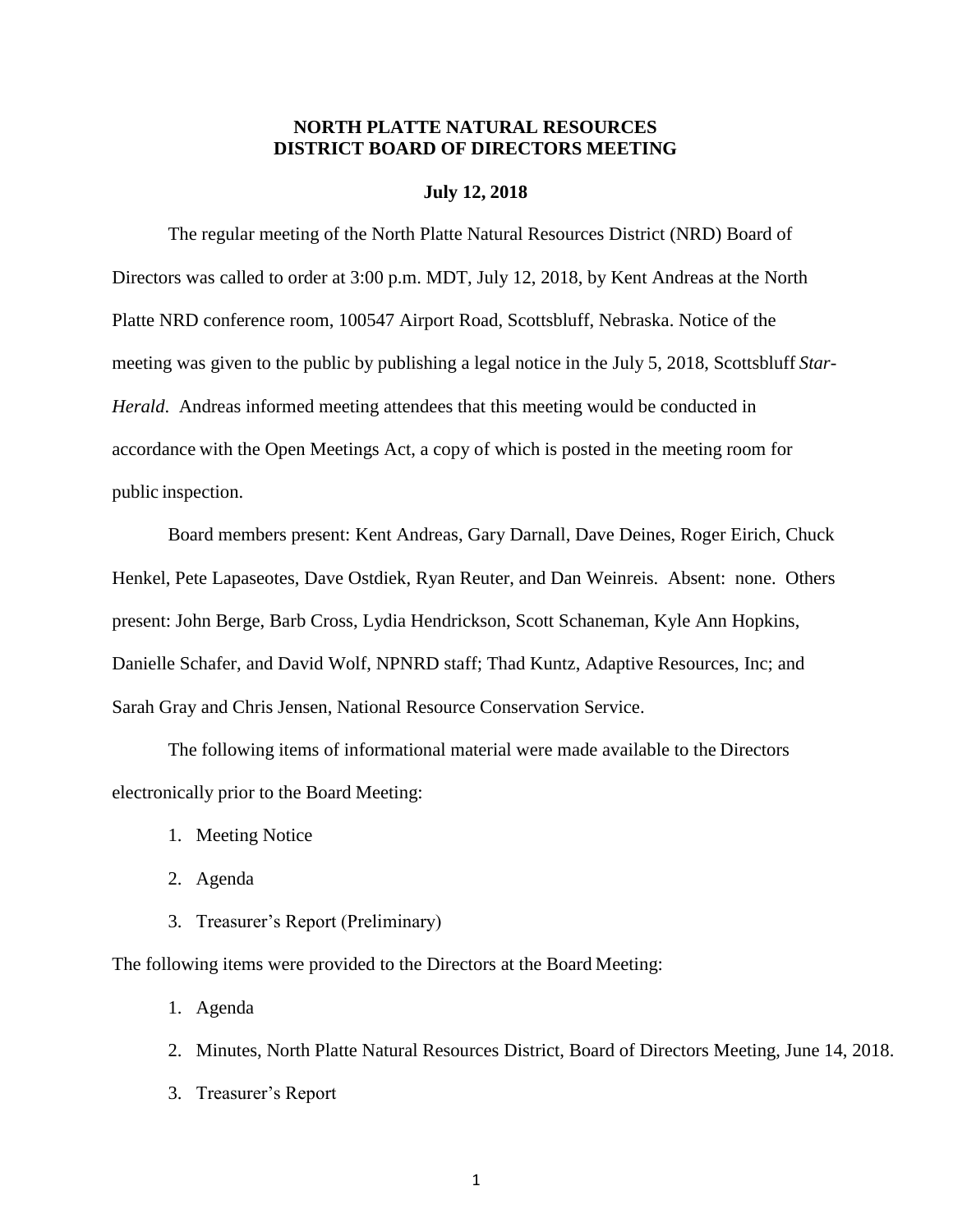- 4. Manager's Report
- 5. Agreement effective June 27, 2018 by and between the North Platte Natural Resources District, and the Board of Regents of the University of Nebraska for and on behalf of the University of Nebraska-Lincoln and its Panhandle Research & Extension Center. Regarding a project to explore technologies such as speed-controlled variable rate irrigation and soil moisture sensors to compare water use efficiency.
- 6. Map for the North Platte Natural Resources District Water Expo 2018.
- 7. Events Schedule for the North Platte Natural District Water Expo 2018.
- 8. Maps of the North Platte Natural Resources Districts Dam Structures.

# **3. Approval of Minutes of Previous Meeting**

The Board reviewed the minutes of the June 14, 2018, regular Board meeting. Moved by

#### Eirich, seconded by Reuter, to approve the minutes of the June 14, 2018 regular Board meeting.

# Motion passed.

Ayes: Darnall, Deines, Eirich, Lapaseotes, Ostdiek, Reuter,

Nay: None

Abstain: Andreas, Henkel, Weinreis

Absent: None

#### **4. Treasurer's Report and Accounts Payable**

Dave Ostdiek reviewed the Treasurer's report with the Board. Moved by Henkel

seconded by Eirich, to accept the Treasurer's report and pay the bills as listed. Motion passed.

Ayes: Andreas, Darnall, Deines, Eirich, Henkel, Lapaseotes, Ostdiek, Reuter, Weinreis

Nay: None

Abstain: None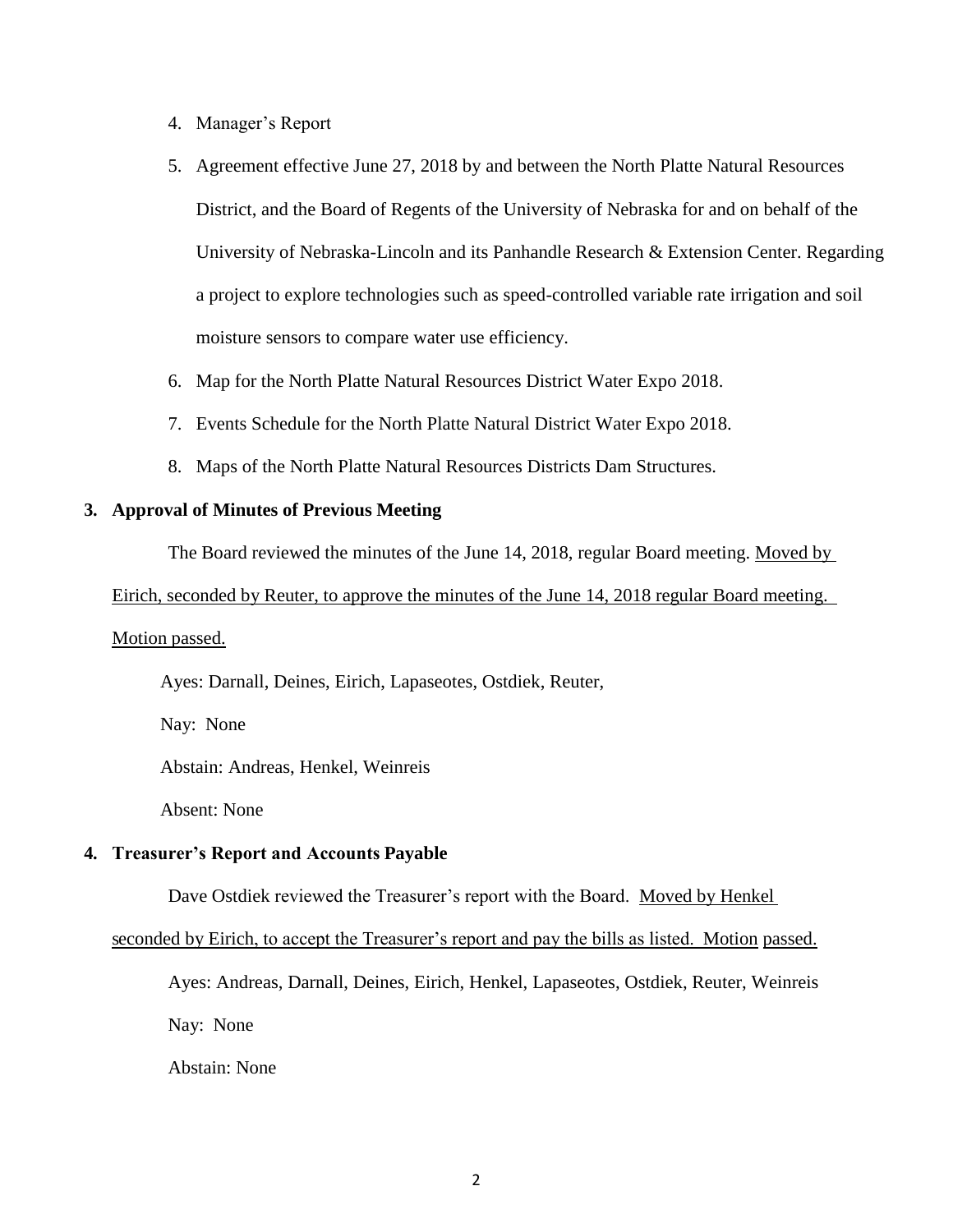Absent: None

#### **5. Comments from the Public**

There were no comments from the public.

## **6. Manager's Report**

John Berge introduced Danielle Schafer as the new office manager. She will replace Jackie Bishop, who has served the District for 25 years and will be moving out of state. Staff has made several modifications to the budget over the last several weeks. As it stands today, the property tax asking has dropped (assuming flat valuations) by \$1.2 million. This will drop the mill levy to .035 from .057 (again assuming flat valuations). This is subject to change based on the wishes of the committee and any adjustments that need to be made prior to the September Board meeting.

Staff evaluations will be completed by the end of July. Schafer is currently drafting rules based on previous committee discussions for the Water Resources and the District Operations Committees to consider at their respective upcoming meetings. Berge has also reported that Thad Kuntz has completed his analysis on Pumpkin Creek and will provide the results at the next board meeting.

The rest of the managers report was submitted in the Board packet.

# **7. Presentation on Agreement between the University of Nebraska-Panhandle Research and Extension Center and the North Platte NRD Pertaining to Speed Controlled Variable Rate Irrigation and Soil Moisture Sensors**

Berge reported on the agreement between the District and the University of Nebraska Panhandle Research and Extension Center to study the impact of water technologies on reducing consumptive use and improving irrigation efficiencies of the water users in our district. The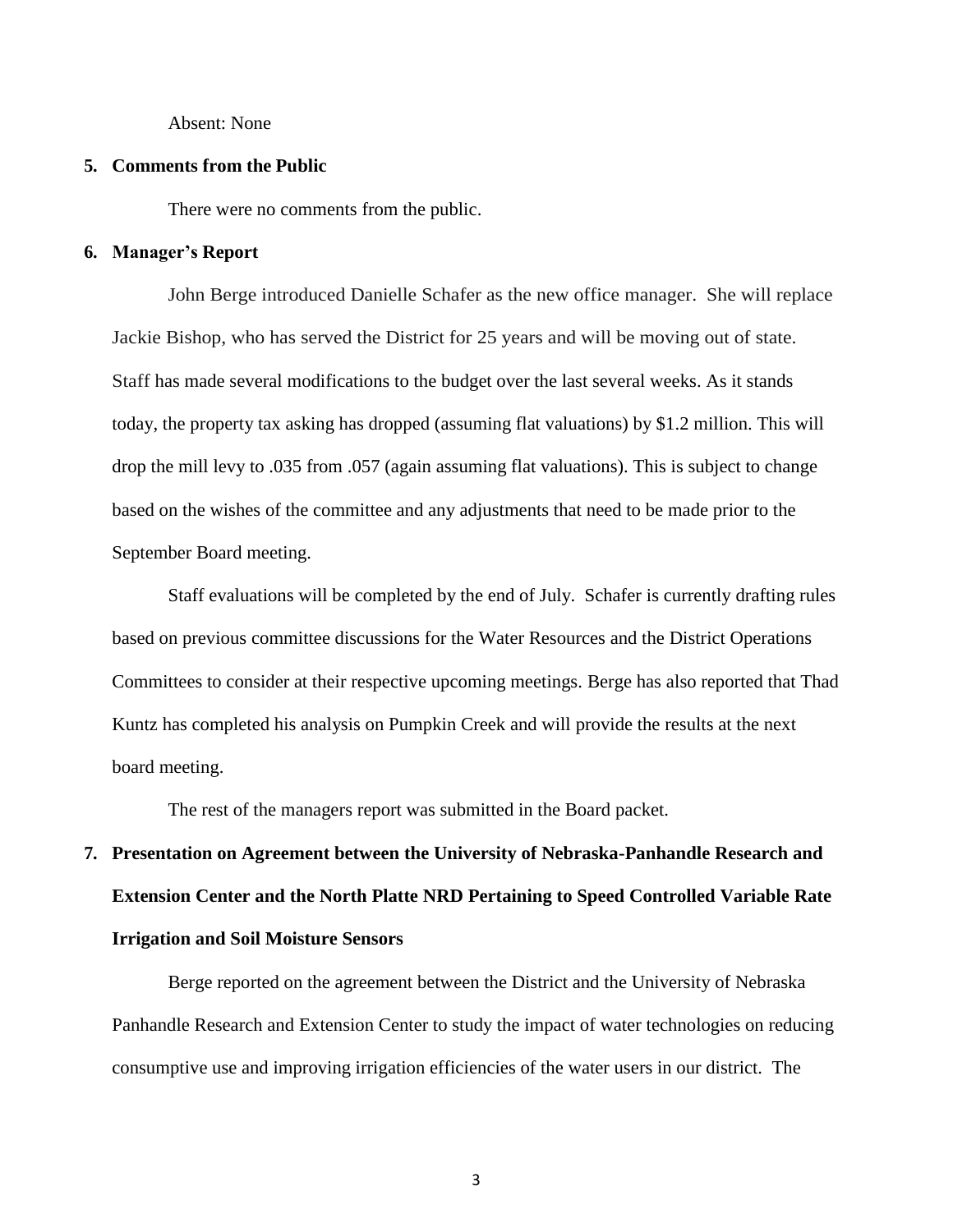study will focus on variable rate irrigation systems and soil moisture probes for groundwater users. The study will be for two years and is working with two local venders,  $21<sup>st</sup>$  Century Equipment and Crop Metrics.

### **8. Update on the North Platte NRD Water Expo 2018**

Berge reported the District will host its first Water Expo on September  $8<sup>th</sup>$ . The purpose of the expo is to help educate the public on water issues, NRD water programs, and infuse some fun while learning about water. The expo will include stations for attendees to explore, demonstrations, classes, a kid's zone, games, and a tour of NRD projects. The expo will be a great way to expose the public to NRD projects and programs.

## **9. Presentation on District Flood Control Issues**

Last month, Dave Christian updated the staff on the myriad of problems with dams and drains throughout the District. Berge updated the Board that the problem is bigger than first reported. Many of these structures do not have owners or the original organizations that built the structures no longer exists, so maintenance is no longer occurring. In Scotts Bluff County, there are 99 unmanaged structures and in Morrill County, there are 83. Berge went over some options for the board to consider at another time: (1) staff have already added \$150,000 to the budget for flood control mitigation; (2) the District could assess a special assessment for flood control structures in that area; or (3) the board could also increase the amount budgeted for flood control mitigation. Berge wanted the Board to be aware of the issue.

#### **10. Adjourn**

Ayes: Andreas, Darnall, Deines, Eirich, Henkel, Lapaseotes, Ostdiek, Reuter, Weinreis Nay: None

Abstain: None